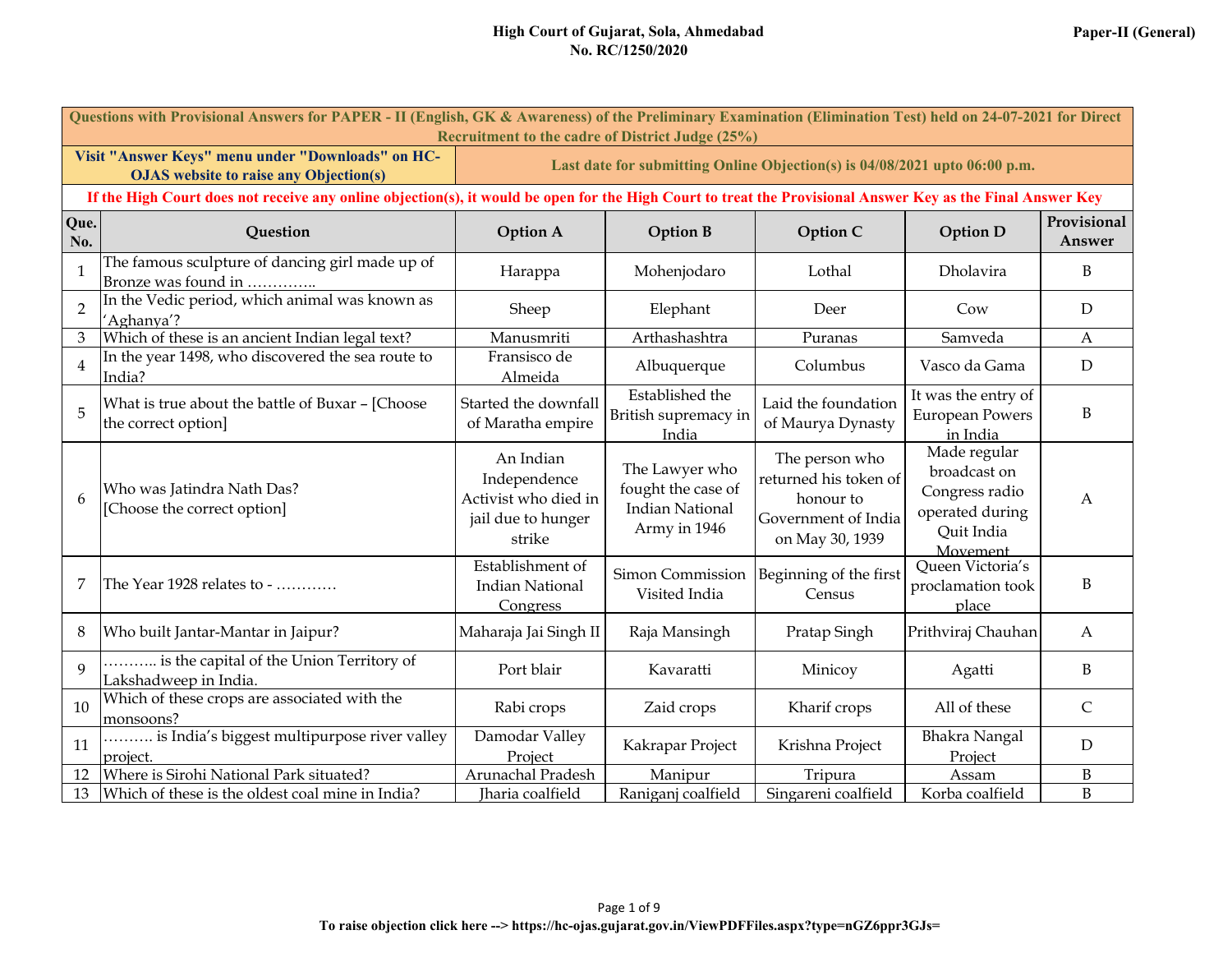|  | Paper-II (General) |
|--|--------------------|
|--|--------------------|

|             | Questions with Provisional Answers for PAPER - II (English, GK & Awareness) of the Preliminary Examination (Elimination Test) held on 24-07-2021 for Direct |                                                                                    |                                                                                             |                                                                         |                                      |                       |  |
|-------------|-------------------------------------------------------------------------------------------------------------------------------------------------------------|------------------------------------------------------------------------------------|---------------------------------------------------------------------------------------------|-------------------------------------------------------------------------|--------------------------------------|-----------------------|--|
|             | Recruitment to the cadre of District Judge (25%)<br>Visit "Answer Keys" menu under "Downloads" on HC-                                                       |                                                                                    |                                                                                             |                                                                         |                                      |                       |  |
|             | <b>OJAS</b> website to raise any Objection(s)                                                                                                               |                                                                                    | Last date for submitting Online Objection(s) is 04/08/2021 upto 06:00 p.m.                  |                                                                         |                                      |                       |  |
|             | If the High Court does not receive any online objection(s), it would be open for the High Court to treat the Provisional Answer Key as the Final Answer Key |                                                                                    |                                                                                             |                                                                         |                                      |                       |  |
| Que.<br>No. | Question                                                                                                                                                    | <b>Option A</b>                                                                    | <b>Option B</b>                                                                             | Option C                                                                | <b>Option D</b>                      | Provisional<br>Answer |  |
| 14          | When Hydrogen is used as fuel, it produces<br>as the end product.                                                                                           | Gas                                                                                | Water                                                                                       | Carbon                                                                  | None of these                        | B                     |  |
| 15          | is the father of our current Prime<br>Minister.                                                                                                             | Damodardas Manibhai<br>Modi                                                        | Damodardas<br>Mahendrabhai Modi                                                             | Damodardas<br>Mulchandbhai Modi                                         | Damodardas<br>Maheshbhai Modi        | $\mathbf C$           |  |
| 16          | Which of these is not a green house gas?                                                                                                                    | Methane                                                                            | Carbon Dioxide                                                                              | Nitrous Oxide                                                           | Helium                               | D                     |  |
| 17          | Which is the only metallic element that is liquid at<br>standard conditions for temperature and pressure?                                                   | Chlorine                                                                           | Mercury                                                                                     | Iodine                                                                  | Gold                                 | B                     |  |
| 18          | May 22 is observed as the                                                                                                                                   | International day for<br><b>Biological Diversity</b>                               | World Women's Day                                                                           | World Men's Day                                                         | World Children<br>Day                | $\boldsymbol{A}$      |  |
| 19          | In Bone Marrow, the formation of  occurs.                                                                                                                   | Lymphocytes                                                                        | Fatty acid                                                                                  | Peptide                                                                 | Growth hormone                       | A                     |  |
| 20          | Small pox is caused by                                                                                                                                      | Vibrio cholerae                                                                    | Variola virus                                                                               | Deficiency of iron                                                      | Plasmodium                           | $\, {\bf B}$          |  |
| 21          | is a parasitic disease of humans and other<br>animals caused by Trypanosoma.                                                                                | Syphilis                                                                           | Sleeping sickness                                                                           | Hepatitis                                                               | Kala-azar                            | B                     |  |
| 22          | Norio Taniguchi is known for                                                                                                                                | Coining the term<br>Nano-technology                                                | Designing<br><b>Structured Query</b><br>Language                                            | Launching LISA<br>Pathfinder                                            | Found<br>DuckDuckGo<br>Search engine | А                     |  |
| 23          | What is coding?                                                                                                                                             | The process of<br>writing computer<br>instructions in a<br>programming<br>language | The process of<br>removing the old file<br>and creating a new<br>file with code<br>security | The process of<br>analysing and<br>storing of data in a<br>tabular form | None of these                        | A                     |  |
| 24          | Which one of these options is a free Internet<br>browser?                                                                                                   | Chrome                                                                             | Google                                                                                      | Bing                                                                    | Yahoo                                | $\boldsymbol{A}$      |  |
| 25          | is holding the current position of First<br>Lady of India.                                                                                                  | Suvra Mukherjee                                                                    | Usha Narayanan                                                                              | Savita Kovind                                                           | Janki Venkataraman                   | $\mathcal{C}$         |  |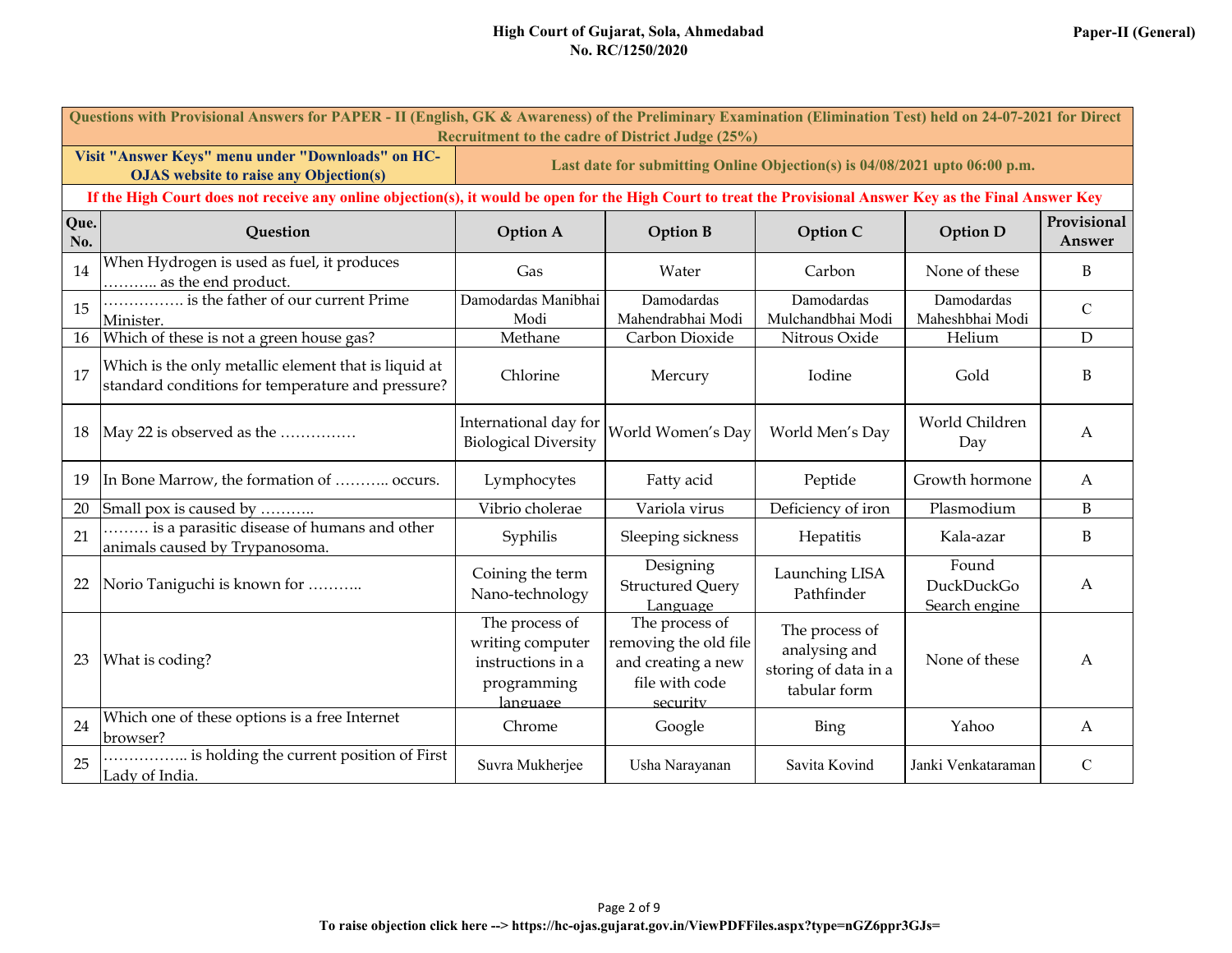|  | Paper-II (General) |
|--|--------------------|
|--|--------------------|

|             | Questions with Provisional Answers for PAPER - II (English, GK & Awareness) of the Preliminary Examination (Elimination Test) held on 24-07-2021 for Direct<br>Recruitment to the cadre of District Judge (25%) |                                      |                                          |                                                                            |                                        |                       |  |
|-------------|-----------------------------------------------------------------------------------------------------------------------------------------------------------------------------------------------------------------|--------------------------------------|------------------------------------------|----------------------------------------------------------------------------|----------------------------------------|-----------------------|--|
|             | Visit "Answer Keys" menu under "Downloads" on HC-<br><b>OJAS</b> website to raise any Objection(s)                                                                                                              |                                      |                                          | Last date for submitting Online Objection(s) is 04/08/2021 upto 06:00 p.m. |                                        |                       |  |
|             | If the High Court does not receive any online objection(s), it would be open for the High Court to treat the Provisional Answer Key as the Final Answer Key                                                     |                                      |                                          |                                                                            |                                        |                       |  |
| Que.<br>No. | Question                                                                                                                                                                                                        | <b>Option A</b>                      | <b>Option B</b>                          | Option C                                                                   | <b>Option D</b>                        | Provisional<br>Answer |  |
| 26          | Name the famous Indian Cartoonist who was<br>posthumously given the Padma Vibhushan by<br>Government of India in the year 2012.                                                                                 | Shyama Prasad<br>Mukherjee           | Mario Miranda                            | R.K.Laxman                                                                 | Jaspal Bhatti                          | B                     |  |
| 27          | What is Sonepur in Bihar famous for?                                                                                                                                                                            | Rock theme park                      | National Defence<br>Academy              | Hosting Asia's<br>largest cattle fair                                      | Establishing $1st$<br>fertilizer plant | $\mathsf{C}$          |  |
| 28          | The National Youth Day is celebrated on 12 <sup>th</sup><br>January on the birthday of                                                                                                                          | Swami Dayanand<br>Saraswati          | Shri Ramkrishna<br>Paramhans             | Swami Vivekananda                                                          | <b>Bal Gangadhar</b><br>Tilak          | $\mathsf{C}$          |  |
| 29          | The novel 'A Tale of Two Cities' was written by                                                                                                                                                                 | William Wordsworth                   | Thomas Hardy                             | <b>Charles Dickens</b>                                                     | Shakespeare                            | $\mathsf{C}$          |  |
| 30          | is the Chairman of the Rajya Sabha.                                                                                                                                                                             | Harivansh Narayan<br>Singh           | Venkaiah Naidu                           | Piyush Goyal                                                               | Om Birla                               | B                     |  |
| 31          | Renowned Hindi Writer Chitra Mudgal was<br>awarded Sahitya Academi Award for her book                                                                                                                           | Post Box No. 203 -<br>Nalla Sopara   | Kashi Ka Assi                            | Maila Aanchal                                                              | Pinjar                                 | A                     |  |
| 32          | Gautam Buddha delivered his first Sermon in                                                                                                                                                                     | Kapilvastu                           | Sarnath                                  | Kusinara                                                                   | <b>Bodh Gaya</b>                       | B                     |  |
| 33          | The Parliament of India is composed of                                                                                                                                                                          | The President of India               | The Rajya Sabha                          | The Lok Sabha                                                              | All of these                           | $\mathbf D$           |  |
| 34          | Who had written the classic book 'Prithviraj Raso'?                                                                                                                                                             | Jaidev                               | Parmanand                                | Prithviraj Chauhan                                                         | Chand Bardai                           | D                     |  |
| 35          | Area wise, India is the  largest country in<br>the world.                                                                                                                                                       | third                                | fourth                                   | seventh                                                                    | fifth                                  | $\mathsf{C}$          |  |
| 36          | helps in food preservation by reducing the<br>rate of biochemical reaction.                                                                                                                                     | Heating                              | Boiling                                  | Refrigeration                                                              | Chlorination                           | $\mathsf{C}$          |  |
| 37          | Oxalic acid is used for                                                                                                                                                                                         | removal of rust<br>stains on clothes | removal of sulphur<br>compound in petrol | purifying muddy<br>water                                                   | None of these                          | A                     |  |
| 38          | The famous Indian folk dance 'Padayani' is from<br>which of these states?                                                                                                                                       | Karnataka                            | Kerala                                   | Manipur                                                                    | Assam                                  | B                     |  |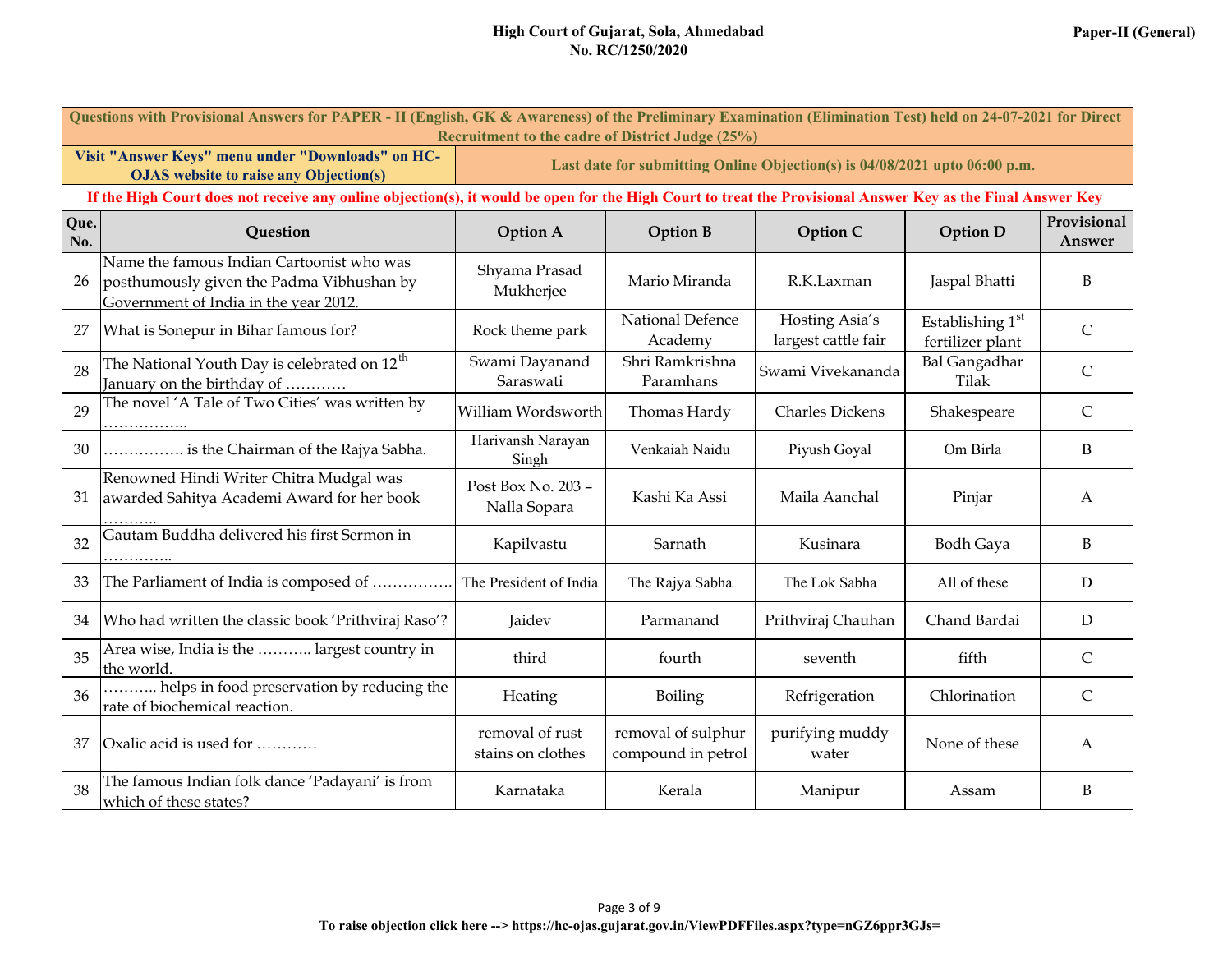|  | Paper-II (General) |
|--|--------------------|
|--|--------------------|

|             | Questions with Provisional Answers for PAPER - II (English, GK & Awareness) of the Preliminary Examination (Elimination Test) held on 24-07-2021 for Direct<br>Recruitment to the cadre of District Judge (25%) |                                         |                                                                            |                                    |                                 |                       |
|-------------|-----------------------------------------------------------------------------------------------------------------------------------------------------------------------------------------------------------------|-----------------------------------------|----------------------------------------------------------------------------|------------------------------------|---------------------------------|-----------------------|
|             | Visit "Answer Keys" menu under "Downloads" on HC-<br><b>OJAS</b> website to raise any Objection(s)                                                                                                              |                                         | Last date for submitting Online Objection(s) is 04/08/2021 upto 06:00 p.m. |                                    |                                 |                       |
|             | If the High Court does not receive any online objection(s), it would be open for the High Court to treat the Provisional Answer Key as the Final Answer Key                                                     |                                         |                                                                            |                                    |                                 |                       |
| Que.<br>No. | Question                                                                                                                                                                                                        | <b>Option A</b>                         | <b>Option B</b>                                                            | Option C                           | <b>Option D</b>                 | Provisional<br>Answer |
| 39          | Rast Goftar' was an Anglo-Gujarati newspaper<br>started by  in 1854.                                                                                                                                            | Dadabhai Naoroji                        | G.K.Gokhle                                                                 | Firoze Shah Mehta                  | K.M.Panikkar                    | A                     |
| 40          | is observed on 26 July.                                                                                                                                                                                         | <b>World Nature</b><br>Conservation Day | World Embryologist<br>Day                                                  | Kargil Vijay Diwas                 | International<br>Friendship Day | $\mathsf{C}$          |
| 41          | was the first Indian Commander-in-Chief of<br>India.                                                                                                                                                            | General Manekshaw                       | General Cariappa                                                           | General Maharaja<br>Rajendra Singh | S. Mukherjee                    | $\mathbf B$           |
| 42          | Who amongst these was awarded Bharat Ratna in<br>the Year - 1954?                                                                                                                                               | S.Radhakrishnan                         | Mihir Sen                                                                  | Sri Shankar Kurup                  | W.C. Banerjee                   | A                     |
| 43          | Which of these Union Home Ministers was<br>awarded 'Padma Vibhushan' in the year 2017?                                                                                                                          | Shri Amit Shah                          | Shri Rajnath Singh                                                         | Shri L. K. Advani                  | Shri Murli Manohar<br>Joshi     | D                     |
| $44\,$      | was the author of the book 'Das Kapital'.                                                                                                                                                                       | Jawaharlal Nehru                        | Karl Marx                                                                  | Salman Rushdi                      | Victor Hugo                     | $\, {\bf B}$          |
| 45          | 'EURO' is the currency of which of these countries?                                                                                                                                                             | Netherlands                             | Italy                                                                      | Austria                            | All of these                    | ${\mathcal{D}}$       |
| 46          | was associated with 'Shehnai'.                                                                                                                                                                                  | Hariprasad<br>Chaurasiya                | Bismillahkhan                                                              | Zakir Hussain                      | Hafiz Ali Khan                  | B                     |
| 47          | became the first Indian to take part in an<br>Olympics.                                                                                                                                                         | <b>Leander Paes</b>                     | Norman Pritchard                                                           | Pargat Singh                       | Dhanraj Pillai                  | B                     |
| $\rm 48$    | Galileo was an  astronomer.                                                                                                                                                                                     | English                                 | Italian                                                                    | Irish                              | American                        | B                     |
| 49          | was the World's first female Prime Minister.                                                                                                                                                                    | Indira Gandhi                           | Sirimavo<br>Bandaranaike                                                   | Yevgenia Bosch                     | Isabel Martinez                 | B                     |
| 50          | Deekshabhoomi - a sacred place is associated with<br>which of these leaders?                                                                                                                                    | Rajiv Gandhi                            | Mahatma Gandhi                                                             | <b>B.R.Ambedkar</b>                | Indira Gandhi                   | $\mathsf{C}$          |
| 51          | James Watt invented                                                                                                                                                                                             | Electricity                             | Steam Engine                                                               | Aeroplane                          | Telephone                       | B                     |
| 52          | Mahesh and Ramesh are enemies.<br>[Substitute the underlined phrase with any of the<br>given options to express the opposite meaning in<br>the given sentence]                                                  | hand and glove                          | iron fist in velvet<br>glove                                               | pick the glove                     | hand in glove                   | $\mathbf D$           |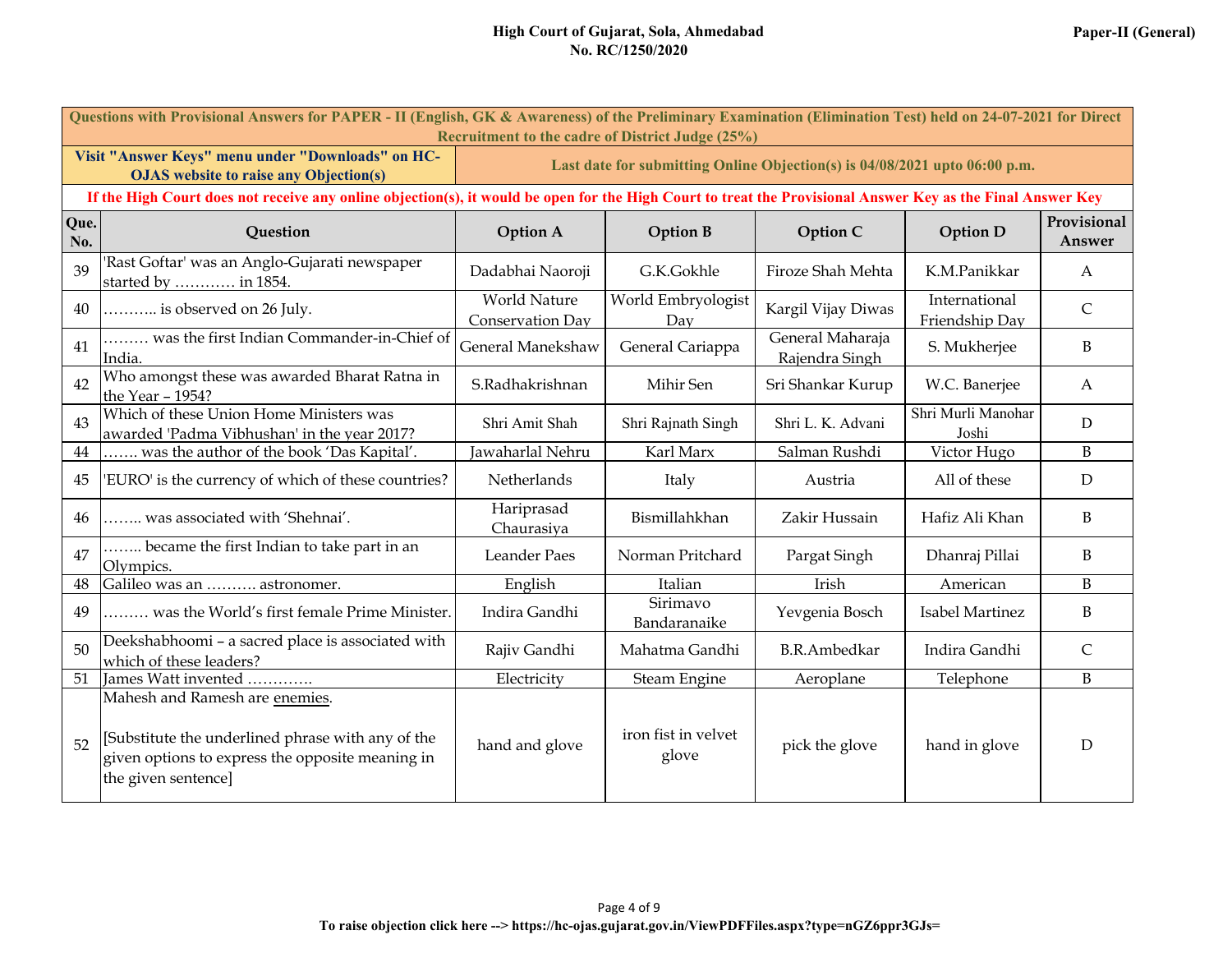|  | Paper-II (General) |
|--|--------------------|
|--|--------------------|

|             | Questions with Provisional Answers for PAPER - II (English, GK & Awareness) of the Preliminary Examination (Elimination Test) held on 24-07-2021 for Direct<br>Recruitment to the cadre of District Judge (25%) |                                                                     |                                                                |                                                                            |                                                                         |                       |
|-------------|-----------------------------------------------------------------------------------------------------------------------------------------------------------------------------------------------------------------|---------------------------------------------------------------------|----------------------------------------------------------------|----------------------------------------------------------------------------|-------------------------------------------------------------------------|-----------------------|
|             | Visit "Answer Keys" menu under "Downloads" on HC-<br><b>OJAS</b> website to raise any Objection(s)                                                                                                              |                                                                     |                                                                | Last date for submitting Online Objection(s) is 04/08/2021 upto 06:00 p.m. |                                                                         |                       |
|             | If the High Court does not receive any online objection(s), it would be open for the High Court to treat the Provisional Answer Key as the Final Answer Key                                                     |                                                                     |                                                                |                                                                            |                                                                         |                       |
| Que.<br>No. | Question                                                                                                                                                                                                        | <b>Option A</b>                                                     | <b>Option B</b>                                                | Option C                                                                   | <b>Option D</b>                                                         | Provisional<br>Answer |
| 53          | The first electric watch was launched in US<br>bycompany in 1957.                                                                                                                                               | Hamilton Watch                                                      | <b>Titan Watch</b>                                             | <b>Tissot Watch</b>                                                        | <b>Timex Watch</b>                                                      | A                     |
| 54          | Choose the correct meaning of the word: 'anguish'<br>from the given options.                                                                                                                                    | strong dislike                                                      | endearing                                                      | extreme pain                                                               | majestic                                                                | $\mathsf{C}$          |
| 55          | With reference to Remote Sensing Technology,<br>what does LIDAR stand for?                                                                                                                                      | Light Direction and<br>Revolving                                    | Light Dimension and<br>Reflection                              | Light Detection and<br>Ranging                                             | <b>Light Distraction</b><br>and Refraction                              | $\mathsf{C}$          |
| 56          | The Sub-sonic missile successfully test fired by<br>India in April 2019 is                                                                                                                                      | <b>INS Vikrant</b>                                                  | Nirbhay                                                        | <b>INS</b> Thaiya                                                          | Mission Akash                                                           | B                     |
| 57          | Bariatric Surgery makes changes to a person's                                                                                                                                                                   | <b>Respiratory System</b>                                           | Digestive System                                               | Nervous System                                                             | Cardiac System                                                          | B                     |
| 58          | In the field of Information and Technology what is<br>the full-form of ASCII?                                                                                                                                   | American Standard<br>Code for<br>International<br>Interchange       | American Standard<br>Code for<br>Infrastructure<br>Interchange | American Standard<br>Code for Information<br>Interchange                   | American<br>Standard<br>Communication<br>for Information<br>Interchange | $\mathsf{C}$          |
| 59          | Supersonic Cruise Missile BrahMos is a joint<br>venture of                                                                                                                                                      | India and Israel                                                    | India and America                                              | India and Russia                                                           | India and Japan                                                         | $\mathsf{C}$          |
| 60          | For determining the presence and location of<br>objects with radio waves,  is used.                                                                                                                             | $MIG-29$                                                            | Radar                                                          | Meteorological<br>Satellite                                                | Plutonium                                                               | B                     |
| 61          | Choose correct meaning of the idiom - 'Have ants in<br>your pants'                                                                                                                                              | to not be able to keep<br>still<br>due<br>to<br>excitement or worry | become<br>to<br>very to<br>angry                               | hide<br>your<br>personal problem                                           | None of these                                                           | А                     |
| 62          | Dipa Karmakar is associated with which of the<br>following sports?                                                                                                                                              | Badminton                                                           | Golf                                                           | Tennis                                                                     | Gymnastics                                                              | D                     |
| 63          | Choose correct meaning of the idiom - 'Apples and<br>Oranges'                                                                                                                                                   | Completely different<br>persons                                     | Two sweet persons                                              | liked<br>Two<br>most<br>persons                                            | None of these                                                           | A                     |
| 64          | Which Indian female Cricketer won the Padma<br>Shri award in the year 2014?                                                                                                                                     | Anjum Chopra                                                        | Shantha<br>Rangaswamy                                          | Diana Edulji                                                               | <b>Ihulan Goswami</b>                                                   | A                     |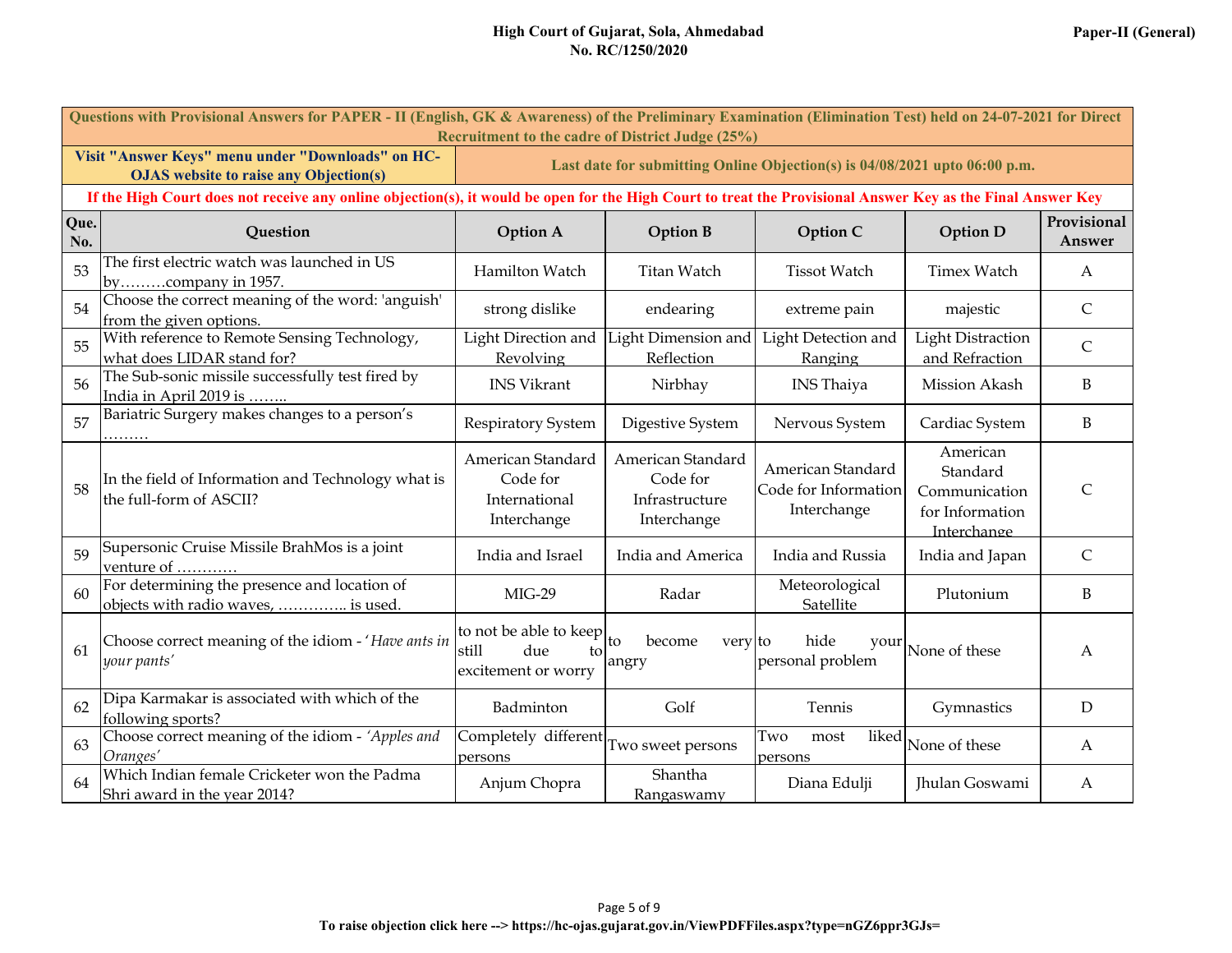|             | Questions with Provisional Answers for PAPER - II (English, GK & Awareness) of the Preliminary Examination (Elimination Test) held on 24-07-2021 for Direct<br><b>Recruitment to the cadre of District Judge (25%)</b> |                                                                                            |                                                                            |                                |                                    |                  |  |
|-------------|------------------------------------------------------------------------------------------------------------------------------------------------------------------------------------------------------------------------|--------------------------------------------------------------------------------------------|----------------------------------------------------------------------------|--------------------------------|------------------------------------|------------------|--|
|             | Visit "Answer Keys" menu under "Downloads" on HC-<br><b>OJAS</b> website to raise any Objection(s)                                                                                                                     |                                                                                            | Last date for submitting Online Objection(s) is 04/08/2021 upto 06:00 p.m. |                                |                                    |                  |  |
|             | If the High Court does not receive any online objection(s), it would be open for the High Court to treat the Provisional Answer Key as the Final Answer Key                                                            |                                                                                            |                                                                            |                                |                                    |                  |  |
| Que.<br>No. | <b>Question</b>                                                                                                                                                                                                        | Provisional<br><b>Option B</b><br><b>Option D</b><br><b>Option A</b><br>Option C<br>Answer |                                                                            |                                |                                    |                  |  |
| 65          | Who was the first Indian Woman to win Gold in<br>Asian games?                                                                                                                                                          | Shiny Wilson                                                                               | P.T.Usha                                                                   | Shweta Chaudhary               | Kamaljeet Sandhu                   | D                |  |
| 66          | became the first visually impaired<br>Indian runner to complete the historic Boston<br>Marathon in 2017.                                                                                                               | Varun Bhati                                                                                | Sagar Baheti                                                               | Rinku Hooda                    | Gayakwad                           | B                |  |
| 67          | How many squares are there on a Chessboard?                                                                                                                                                                            | 49                                                                                         | 64                                                                         | 55                             | 72                                 | $\mathbf B$      |  |
| 68          | will host the Men's Cricket World Cup -<br>2023.                                                                                                                                                                       | West Indies                                                                                | England                                                                    | India                          | Australia                          | $\mathsf{C}$     |  |
| 69          | Which Indian batsman was the first to hit 6 sixes in<br>an over in first class cricket?                                                                                                                                | Virat Kohli                                                                                | Sachin Tendulkar                                                           | Ravi Shastri                   | Sunil Gavaskar                     | $\mathsf C$      |  |
| 70          | is related with Golf.                                                                                                                                                                                                  | Durand Cup                                                                                 | Ryder Cup                                                                  | Thomas Cup                     | Davis Cup                          | B                |  |
| 71          | was awarded Nobel Prize in the field of<br>medicine in the year 1968.                                                                                                                                                  | Har Gobind<br>Khurana                                                                      | Amartya Sen                                                                | Kailash Satyarthi              | Sir Chandrasekhar<br>Venkata Raman | $\boldsymbol{A}$ |  |
| 72          | The term  is applied to Live microbial food<br>supplement.                                                                                                                                                             | Organic                                                                                    | Lysosomes                                                                  | Probiotic                      | Insullin                           | $\mathsf{C}$     |  |
| 73          | is a distinguished painter.                                                                                                                                                                                            | Sonal Mansingh                                                                             | Amrita Shergill                                                            | <b>Uday Shankar</b>            | Yamini<br>Krishnamurthy            | $\, {\bf B}$     |  |
| 74          | Famous Indian Mathematician Srinivasa<br>Ramanujan was born in                                                                                                                                                         | Chennai                                                                                    | Kumbakonam                                                                 | Erode                          | Namakkal                           | $\mathsf{C}$     |  |
| 75          | is first Indian amputee to scale Mount<br>Everest.                                                                                                                                                                     | Arunima Sinha                                                                              | Priyanka Vadra                                                             | Neelam Kapoor                  | Shanta Kumar                       | $\mathbf{A}$     |  |
| 76          | The name of the train 'Shatabdi Express' refers to<br>the birth centenary of                                                                                                                                           | Mahatma Gandhi                                                                             | Jawaharlal Nehru                                                           | India's war of<br>Independence | Lal Bahadur<br>Shashtri            | B                |  |
| $77\,$      | is the author of the novel named 'Pinjar'.                                                                                                                                                                             | Vishnu Sharma                                                                              | Amrita Pritam                                                              | Shobha De                      | Raghuram Rajan                     | $\mathbf B$      |  |
| 78          | Choose the correct meaning of the word: 'Cryptic'                                                                                                                                                                      | Mysterious                                                                                 | Unambiguous                                                                | Accessible                     | Obvious                            | A                |  |
| 79          | The correct meaning of the word 'inimical'                                                                                                                                                                             | Hostile                                                                                    | Hospitable                                                                 | Sympathetic                    | Feeble                             | A                |  |
| 80          | Choose the word or phrase that is most nearly<br>opposite in meaning to the word: 'Gainsay'                                                                                                                            | Hesitate                                                                                   | Concur                                                                     | Praise                         | Intercede                          | B                |  |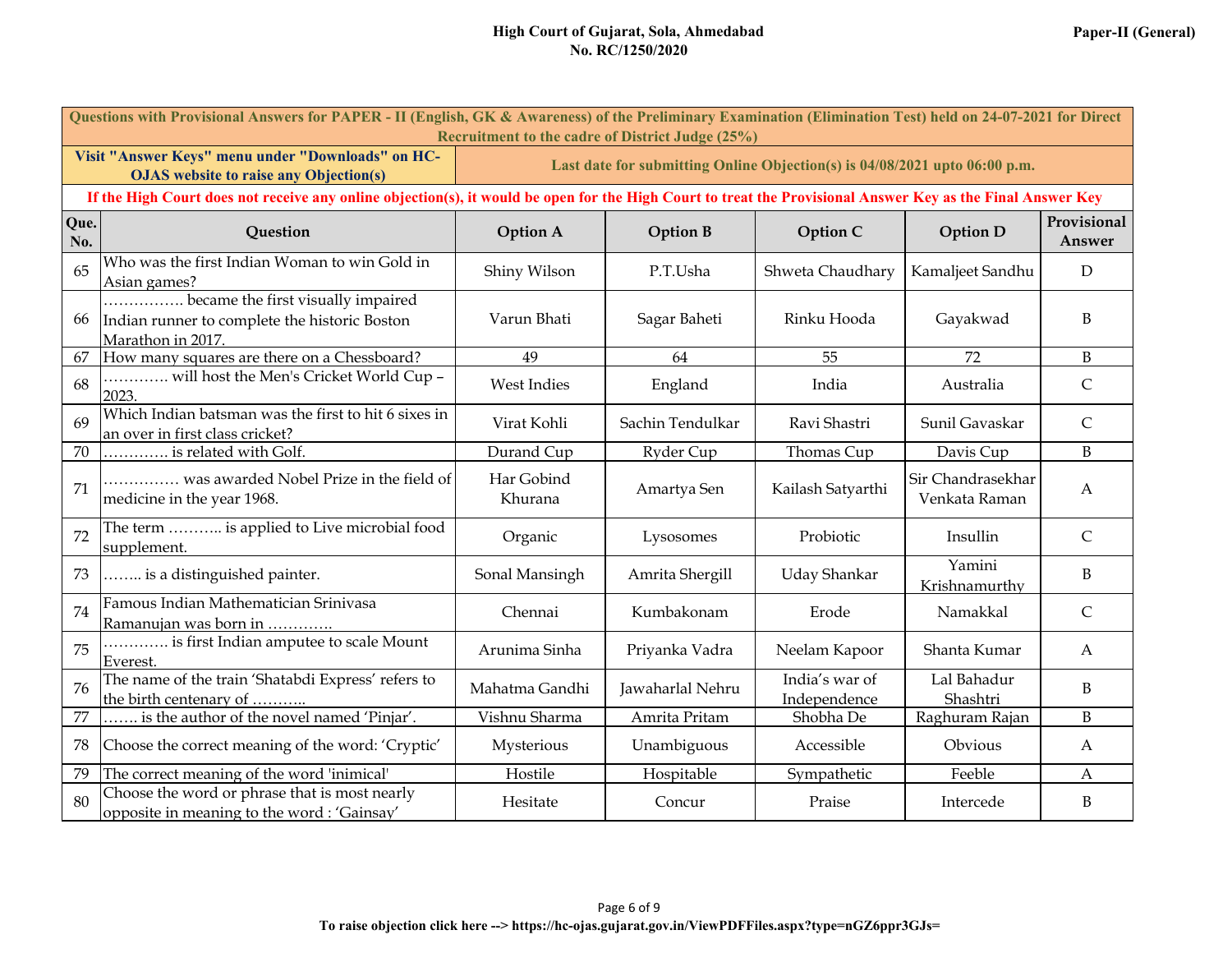|             | Questions with Provisional Answers for PAPER - II (English, GK & Awareness) of the Preliminary Examination (Elimination Test) held on 24-07-2021 for Direct<br>Recruitment to the cadre of District Judge (25%) |                     |                                                                            |                    |                  |                       |
|-------------|-----------------------------------------------------------------------------------------------------------------------------------------------------------------------------------------------------------------|---------------------|----------------------------------------------------------------------------|--------------------|------------------|-----------------------|
|             | Visit "Answer Keys" menu under "Downloads" on HC-<br><b>OJAS</b> website to raise any Objection(s)                                                                                                              |                     | Last date for submitting Online Objection(s) is 04/08/2021 upto 06:00 p.m. |                    |                  |                       |
|             | If the High Court does not receive any online objection(s), it would be open for the High Court to treat the Provisional Answer Key as the Final Answer Key                                                     |                     |                                                                            |                    |                  |                       |
| Que.<br>No. | Question                                                                                                                                                                                                        | <b>Option A</b>     | <b>Option B</b>                                                            | Option C           | <b>Option D</b>  | Provisional<br>Answer |
| 81          | Find the appropriate meaning of the underlined<br>idiom:<br>'His association with bad companions got him into<br>hot water.'                                                                                    | Got him into prison | Got him complacent                                                         | Got him in trouble | Got him in debts | $\mathsf{C}$          |
| 82          | Choose the correct meaning of the idiom 'Out of<br>the blue'                                                                                                                                                    | Playfully           | From the roof                                                              | Unexpectedly       | From water       | $\mathsf{C}$          |
| 83          | Fill in the blank with correct word: 'During the<br>debate my opponent kept                                                                                                                                     | cutting in          | cutting for                                                                | cutting out        | cutting after    | A                     |
| 84          | Choose the correct part of speech for the<br>underlined word from the options given:<br>I often feel we've forgotten to communicate with<br>our surroundings.'                                                  | Noun                | Verb                                                                       | Adverb             | Preposition      | $\mathsf{C}$          |
| 85          | Choose the correct conjunctions and fill up the<br>blank:<br>Dad comes home from work he lies<br>he is tired.'<br>down on the sofa                                                                              | When, because       | As, and                                                                    | Whenever, since    | Though, as       | A                     |
| 86          | Arrange the words given below in a meaningful<br>sequence.<br>1. Presentation 2. Recommendation 3. Arrival 4.<br>Discussion 5. Introduction                                                                     | 5,3,4,1,2           | 3,5,4,2,1                                                                  | 3,5,1,4,2          | 5,3,1,2,4        | $\mathsf{C}$          |
| 87          | In a certain code language ABSOLUTE is written as<br>EUVMPTCA. How will ACCURACY be written in<br>that code language?                                                                                           | YDBSVDDA            | YBDSVDDA                                                                   | <b>ADBSVDDY</b>    | <b>ABDSVDDY</b>  | $\mathbf{A}$          |
| 88          | In the English alphabets, which letter is the eighth<br>letter to the right of the letter which is tenth letter<br>to the left of the last but one letter.                                                      | I                   | H                                                                          | $\chi$             | W                | D                     |
| 89          | A is B's Sister. C is B's Mother. D is C's Father. E is<br>D's Mother. Then, how is A related to D?                                                                                                             | Grandfather         | Grandmother                                                                | Daughter           | Granddaughter    | D                     |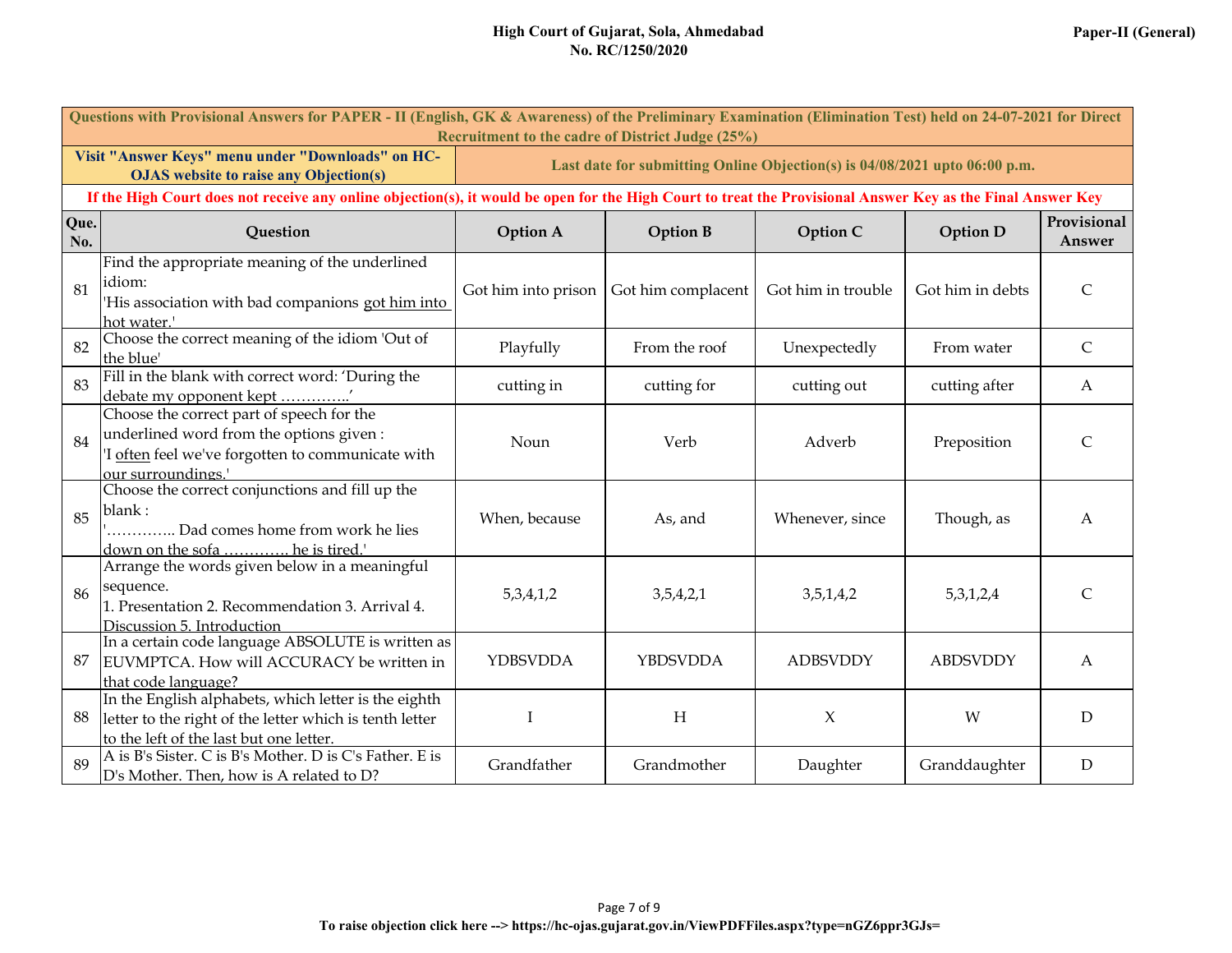| Questions with Provisional Answers for PAPER - II (English, GK & Awareness) of the Preliminary Examination (Elimination Test) held on 24-07-2021 for Direct<br>Recruitment to the cadre of District Judge (25%) |                                                                                                                                                                                                                                                                                                                                                                                                                                          |                                                                            |                 |                            |                             |                       |  |  |  |  |
|-----------------------------------------------------------------------------------------------------------------------------------------------------------------------------------------------------------------|------------------------------------------------------------------------------------------------------------------------------------------------------------------------------------------------------------------------------------------------------------------------------------------------------------------------------------------------------------------------------------------------------------------------------------------|----------------------------------------------------------------------------|-----------------|----------------------------|-----------------------------|-----------------------|--|--|--|--|
|                                                                                                                                                                                                                 | Visit "Answer Keys" menu under "Downloads" on HC-<br><b>OJAS</b> website to raise any Objection(s)                                                                                                                                                                                                                                                                                                                                       | Last date for submitting Online Objection(s) is 04/08/2021 upto 06:00 p.m. |                 |                            |                             |                       |  |  |  |  |
| If the High Court does not receive any online objection(s), it would be open for the High Court to treat the Provisional Answer Key as the Final Answer Key                                                     |                                                                                                                                                                                                                                                                                                                                                                                                                                          |                                                                            |                 |                            |                             |                       |  |  |  |  |
| Que.<br>No.                                                                                                                                                                                                     | Question                                                                                                                                                                                                                                                                                                                                                                                                                                 | <b>Option A</b>                                                            | <b>Option B</b> | Option C                   | <b>Option D</b>             | Provisional<br>Answer |  |  |  |  |
| 90                                                                                                                                                                                                              | While writing all the numbers from 1 to 100, how<br>many times would you happen to write the<br>number 3?                                                                                                                                                                                                                                                                                                                                | 11                                                                         | 18              | 20                         | 21                          | C                     |  |  |  |  |
| 91                                                                                                                                                                                                              | Pointing to a lady, a man said, "The son of her only<br>brother is the brother of my wife." How is the lady<br>related to the man?                                                                                                                                                                                                                                                                                                       | Mother's Sister                                                            | Grandmother     | Mother-in-law              | Sister of father-in-<br>law | D                     |  |  |  |  |
| 92                                                                                                                                                                                                              | Tanmay is older than Ejaz.<br>Chintan is older than Tanmay.<br>Ejaz is older than Chintan.<br>If the first two statements are true, the third<br>statement is                                                                                                                                                                                                                                                                            | True                                                                       | False           | Uncertain                  | None of these               | B                     |  |  |  |  |
| 93                                                                                                                                                                                                              | Which word does NOT belong with the others?                                                                                                                                                                                                                                                                                                                                                                                              | tyre                                                                       | steering wheel  | engine                     | car                         | D                     |  |  |  |  |
| 94                                                                                                                                                                                                              | It has been found that a large number of people in<br>ward X of the city have been diagnosed to be<br>suffering from malaria.<br>Given are two courses of action, select from the<br>options an answer that logically follow.<br>1. The city municipal authority should take<br>immediate steps to carry out extensive fumigation<br>in ward X.<br>2. The people in the area should be advised to take<br>steps to avoid mosquito bites. | Only 1 follows                                                             | Only 2 follows  | Neither 1 nor 2<br>follows | Both 1 and 2<br>follow      | D                     |  |  |  |  |